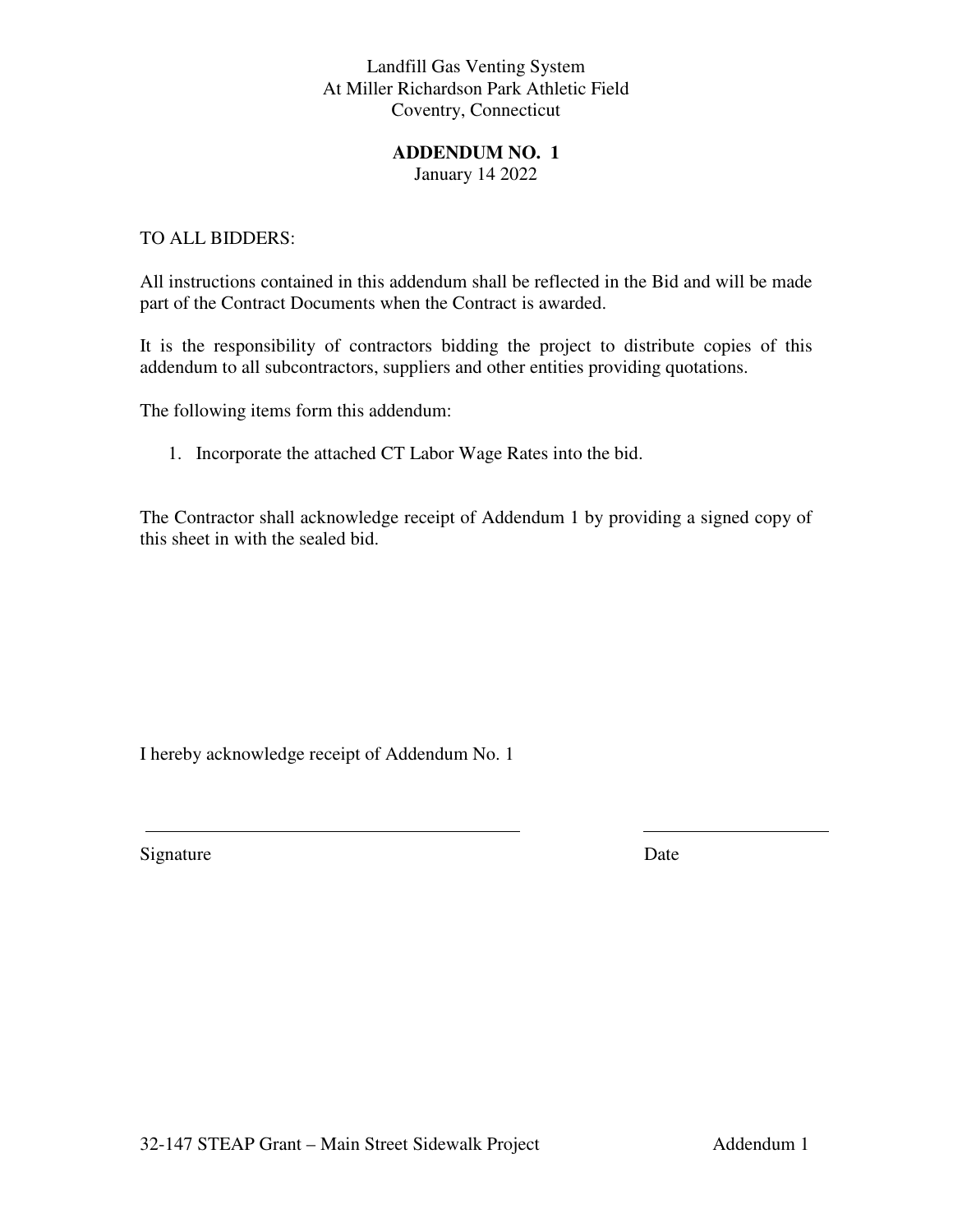#### **Minimum Rates and Classifications for Heavy/Highway Construction**

**ID#:** 22-30622

# **Connecticut Department of Labor Wage and Workplace Standards Division**

By virtue of the authority vested in the Labor Commissioner under provisions of Section 31-53 of the General Statutes of Connecticut, as amended, the following are declared to be the prevailing rates and welfare payments and will apply only where the contract is advertised for bid within 20 days of the date on which the rates are established. Any contractor or subcontractor not obligated by agreement to pay to the welfare and pension fund shall pay this amount to each employee as part of his/her hourly wages.

| Project Number: Coventry | <b>Project Town: Coventry</b> |
|--------------------------|-------------------------------|
| State#: Coventry         | FAP#: Coventry                |

Project: Coventry Landfill Gas Venting System (Coventry)

| <b>CLASSIFICATION</b>                                                                    | <b>Hourly Rate</b> | <b>Benefits</b> |
|------------------------------------------------------------------------------------------|--------------------|-----------------|
| 1) Boilermaker                                                                           | 33.79              | $34\% + 8.96$   |
| 1a) Bricklayer, Cement Masons, Cement Finishers, Plasterers, Stone<br>Masons             | 36.45              | 34.44           |
| 2) Carpenters, Piledrivermen                                                             | 35.57              | 25.65           |
| 2a) Diver Tenders                                                                        | 35.57              | 25.65           |
| 3) Divers                                                                                | 44.03              | 25.65           |
| 03a) Millwrights                                                                         | 35.64              | 26.49           |
| 4) Painters: (Bridge Construction) Brush, Roller, Blasting (Sand,<br>Water, etc.), Spray | 54.0               | 22.90           |
| 4a) Painters: Brush and Roller                                                           | 36.42              | 22.90           |
| 4b) Painters: Spray Only                                                                 | 39.42              | 22.90           |
| 4c) Painters: Steel Only                                                                 | 38.42              | 22.90           |
| 4d) Painters: Blast and Spray                                                            | 39.42              | 22.90           |
| 4e) Painters: Tanks, Tower and Swing                                                     | 38.42              | 22.90           |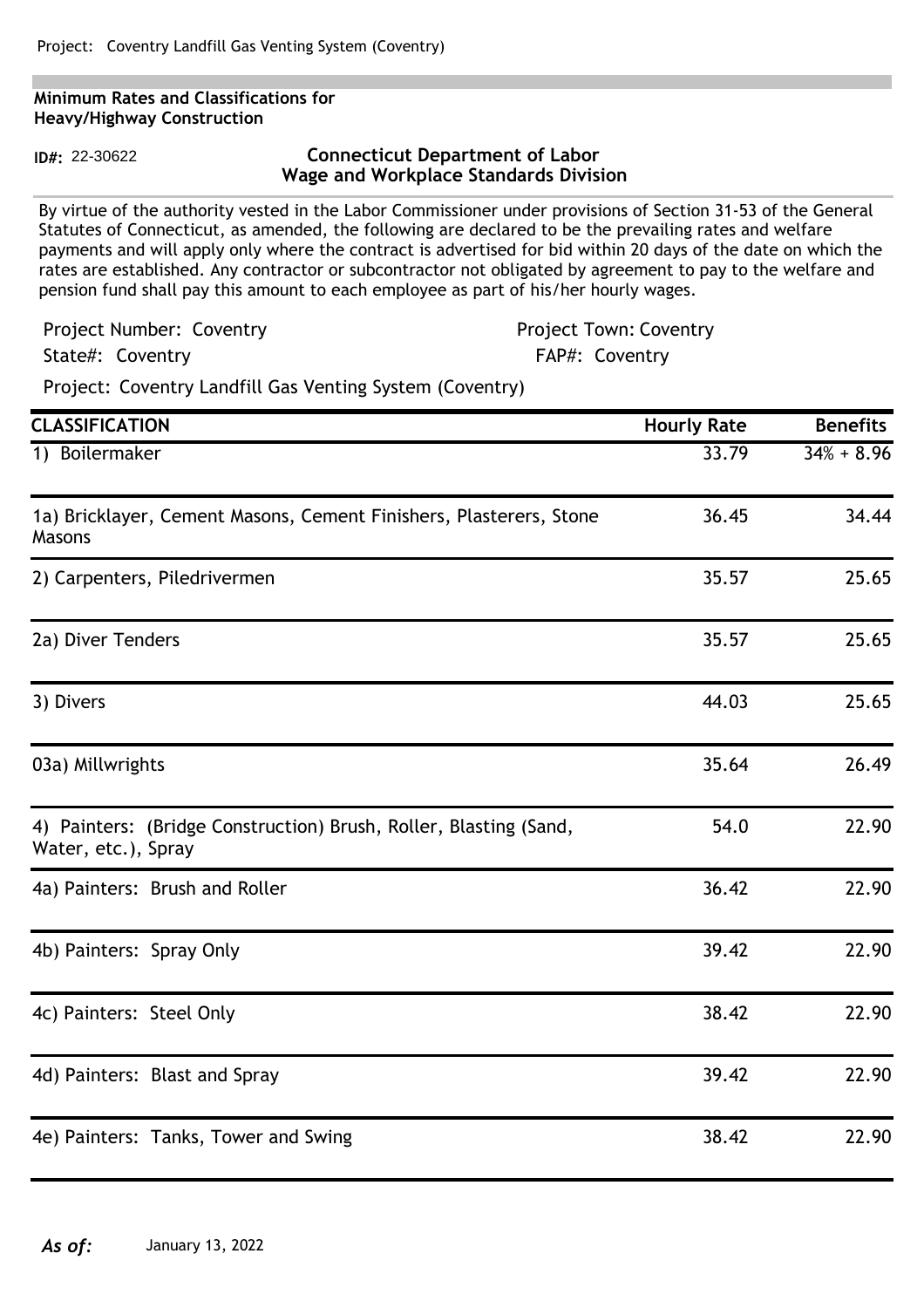| Project: Coventry Landfill Gas Venting System (Coventry)                                                                                                                                                                       |       |                               |
|--------------------------------------------------------------------------------------------------------------------------------------------------------------------------------------------------------------------------------|-------|-------------------------------|
| 5) Electrician (Trade License required: E-1,2 L-5,6 C-5,6 T-1,2 L-<br>$1,2 \text{ V-1},2,7,8,9$                                                                                                                                | 40.75 | $30.47 + 3%$ of<br>gross wage |
| 6) Ironworkers: Ornamental, Reinforcing, Structural, and Precast<br><b>Concrete Erection</b>                                                                                                                                   | 38.17 | $38.02 + a$                   |
| 7) Plumbers (Trade License required: $(P-1, 2, 6, 7, 8, 9, J-1, 2, 3, 4, SP-$<br>1,2) and Pipefitters (Including HVAC Work) (Trade License required:<br>S-1, 2, 3, 4, 5, 6, 7, 8 B-1, 2, 3, 4 D-1, 2, 3, 4 G-1, G-2, G-8, G-9) | 45.83 | 33.50                         |
| ----LABORERS---- -                                                                                                                                                                                                             |       |                               |
| 8) Group 1: Laborer (Unskilled), Common or General, acetylene<br>burner, concrete specialist                                                                                                                                   | 31.5  | 23.25                         |
| 9) Group 2: Chain saw operators, fence and guard rail erectors,<br>pneumatic tool operators, powdermen                                                                                                                         | 31.75 | 23.25                         |
| 10) Group 3: Pipelayers                                                                                                                                                                                                        | 32.0  | 23.25                         |
| 11) Group 4: Jackhammer/Pavement breaker (handheld); mason<br>tenders (cement/concrete), catch basin builders, asphalt rakers, air<br>track operators, block paver, curb setter and forklift operators                         | 32.0  | 23.25                         |
| 12) Group 5: Toxic waste removal (non-mechanical systems)                                                                                                                                                                      | 33.5  | 23.25                         |
| 13) Group 6: Blasters                                                                                                                                                                                                          | 33.25 | 23.25                         |
| Group 7: Asbestos/lead removal, non-mechanical systems (does not<br>include leaded joint pipe)                                                                                                                                 | 32.5  | 23.25                         |
| Group 8: Traffic control signalmen                                                                                                                                                                                             | 18.0  | 23.25                         |
| Group 9: Hydraulic Drills                                                                                                                                                                                                      | 32.25 | 23.25                         |
| ----LABORERS (TUNNEL CONSTRUCTION, FREE AIR). Shield Drive and<br>Liner Plate Tunnels in Free Air.----                                                                                                                         |       |                               |
| 13a) Miners, Motormen, Mucking Machine Operators, Nozzle Men,<br>Grout Men, Shaft & Tunnel Steel & Rodmen, Shield & Erector, Arm<br>Operator, Cable Tenders                                                                    | 33.73 | $23.25 + a$                   |
| 13b) Brakemen, Trackmen                                                                                                                                                                                                        | 32.76 | $23.25 + a$                   |
| CLEANING CONCRETE AND CALILYING TUNNEL                                                                                                                                                                                         |       |                               |

----CLEANING, CONCRETE AND CAULKING TUNNEL----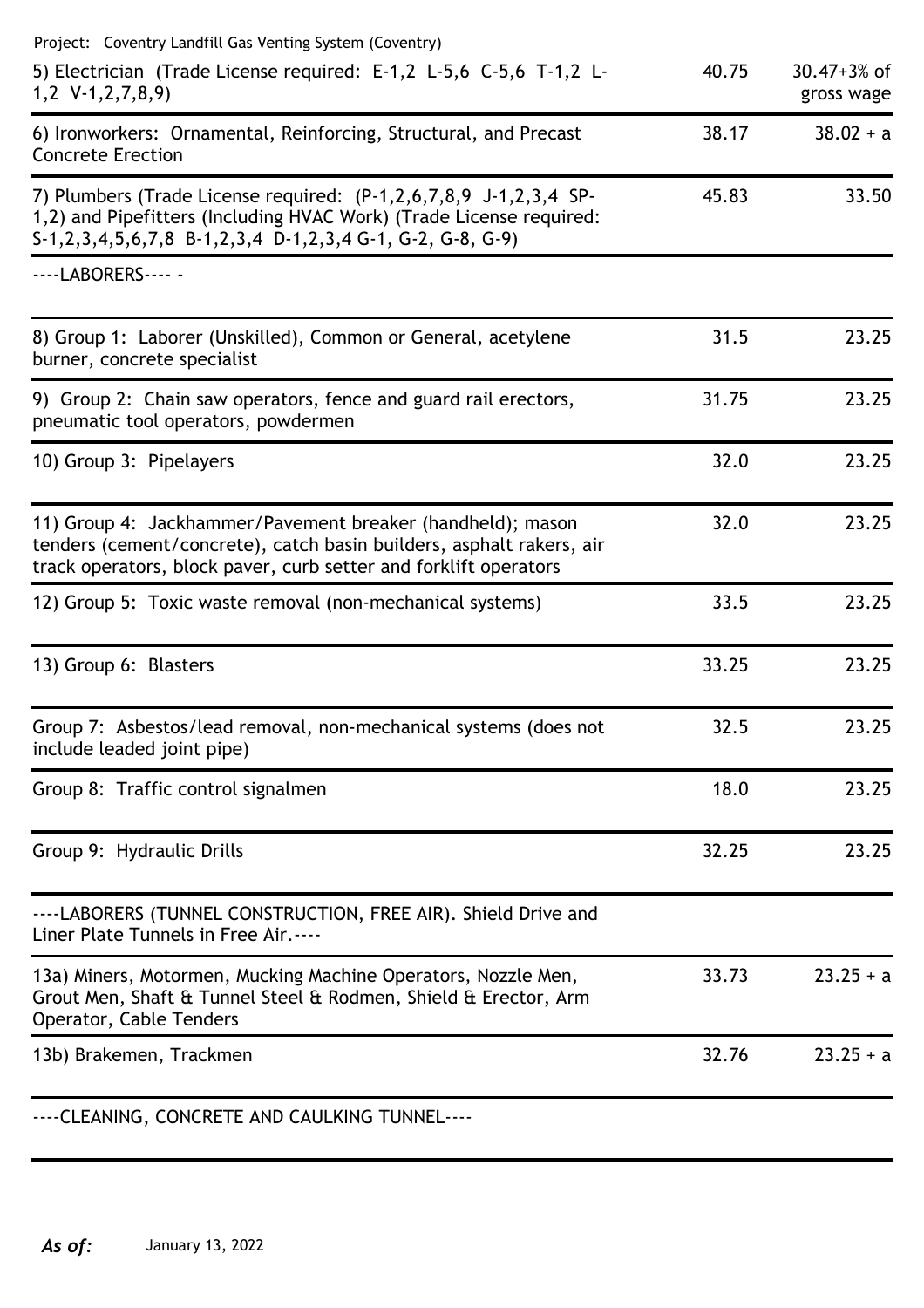| Project: Coventry Landfill Gas Venting System (Coventry)                                 |       |             |
|------------------------------------------------------------------------------------------|-------|-------------|
| 14) Concrete Workers, Form Movers, and Strippers                                         | 32.76 | $23.25 + a$ |
| 15) Form Erectors                                                                        | 33.09 | $23.25 + a$ |
| ---- ROCK SHAFT LINING, CONCRETE, LINING OF SAME AND TUNNEL IN<br><b>FREE AIR: ----</b>  |       |             |
| 16) Brakemen, Trackmen, Tunnel Laborers, Shaft Laborers                                  | 32.76 | $23.25 + a$ |
| 17) Laborers Topside, Cage Tenders, Bellman                                              | 32.65 | $23.25 + a$ |
| 18) Miners                                                                               | 33.73 | $23.25 + a$ |
| ----TUNNELS, CAISSON AND CYLINDER WORK IN COMPRESSED AIR: ----                           |       |             |
| 18a) Blaster                                                                             | 40.22 | $23.25 + a$ |
| 19) Brakemen, Trackmen, Groutman, Laborers, Outside Lock Tender,<br><b>Gauge Tenders</b> | 40.02 | $23.25 + a$ |
| 20) Change House Attendants, Powder Watchmen, Top on Iron Bolts                          | 38.04 | $23.25 + a$ |
| 21) Mucking Machine Operator                                                             | 40.81 | $23.25 + a$ |
| ----TRUCK DRIVERS----(*see note below)                                                   |       |             |
| Two axle trucks                                                                          | 30.16 | $27.16 + a$ |
| Three axle trucks; two axle ready mix                                                    | 30.27 | $27.16 + a$ |
| Three axle ready mix                                                                     | 30.33 | $27.16 + a$ |
| Four axle trucks, heavy duty trailer (up to 40 tons)                                     | 30.39 | $27.16 + a$ |
| Four axle ready-mix                                                                      | 30.44 | $27.16 + a$ |
| Heavy duty trailer (40 tons and over)                                                    | 30.66 | $27.16 + a$ |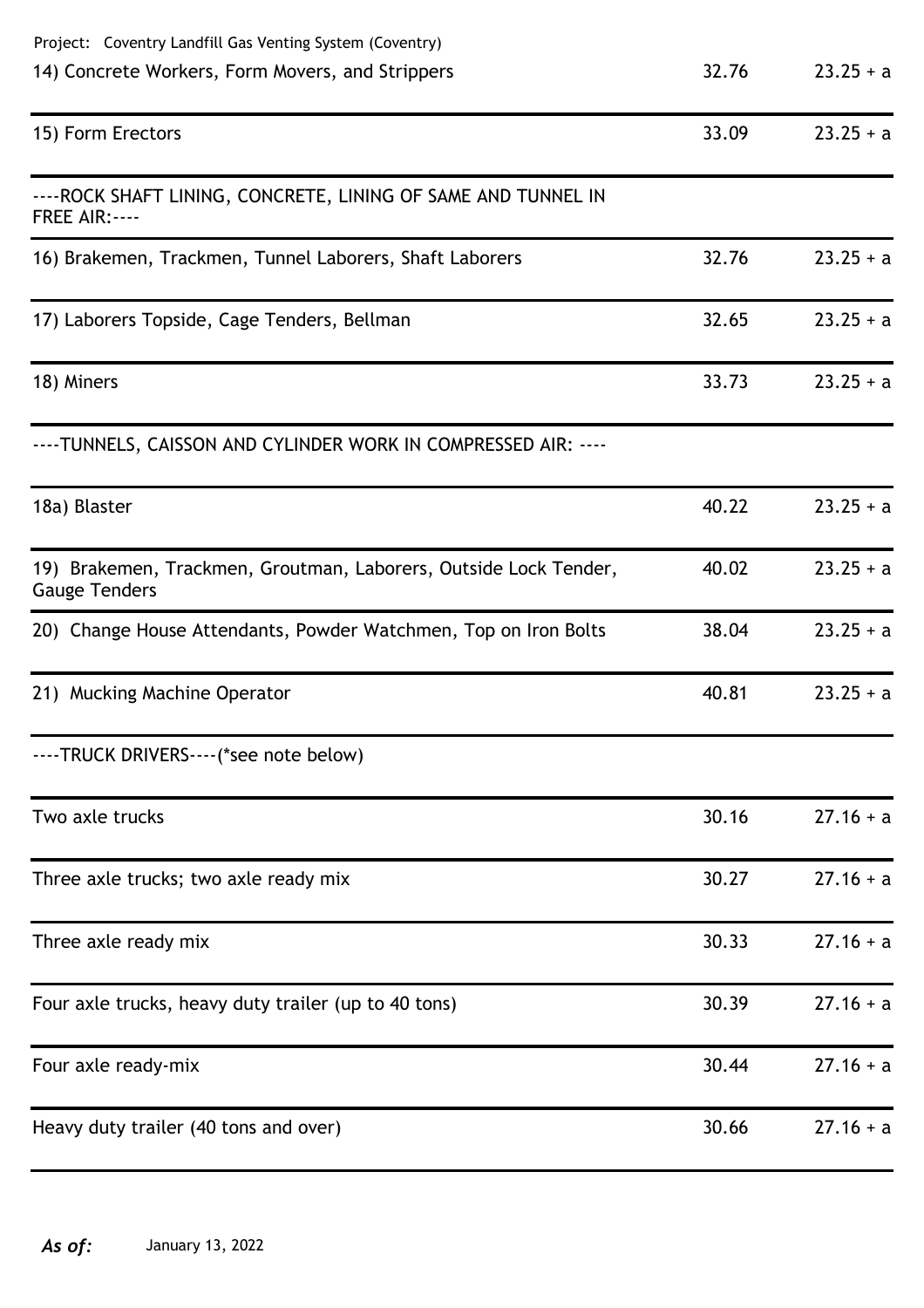| Project: Coventry Landfill Gas Venting System (Coventry)                                                                                                                                                                                                                                                                                                                                                                           |       |             |
|------------------------------------------------------------------------------------------------------------------------------------------------------------------------------------------------------------------------------------------------------------------------------------------------------------------------------------------------------------------------------------------------------------------------------------|-------|-------------|
| Specialized earth moving equipment other than conventional type on-<br>the road trucks and semi-trailer (including Euclids)                                                                                                                                                                                                                                                                                                        | 30.44 | $27.16 + a$ |
| ---- POWER EQUIPMENT OPERATORS----                                                                                                                                                                                                                                                                                                                                                                                                 |       |             |
| Group 1: Crane handling or erecting structural steel or stone,<br>hoisting engineer (2 drums or over), front end loader (7 cubic yards or<br>over), Work Boat 26 ft. & Over, Tunnel Boring Machines. (Trade<br>License Required)                                                                                                                                                                                                   | 43.88 | $25.80 + a$ |
| Group 2: Cranes (100 ton rate capacity and over); Excavator over 2<br>cubic yards; Piledriver (\$3.00 premium when operator controls<br>hammer); Bauer Drill/Caisson. (Trade License Required)                                                                                                                                                                                                                                     | 43.53 | $25.80 + a$ |
| Group 3: Excavator/Backhoe under 2 cubic yards; Cranes (under 100<br>ton rated capacity), Gradall; Master Mechanic; Hoisting Engineer (all<br>types of equipment where a drum and cable are used to hoist or drag<br>material regardless of motive power of operation), Rubber Tire<br>Excavator (Drott-1085 or similar); Grader Operator; Bulldozer Fine<br>Grade (slopes, shaping, laser or GPS, etc.). (Trade License Required) | 42.72 | $25.80 + a$ |
| Group 4: Trenching Machines; Lighter Derrick; Concrete Finishing<br>Machine; CMI Machine or Similar; Koehring Loader (Skooper)                                                                                                                                                                                                                                                                                                     | 42.3  | $25.80 + a$ |
| Group 5: Specialty Railroad Equipment; Asphalt Paver; Asphalt<br>Spreader; Asphalt Reclaiming Machine; Line Grinder; Concrete<br>Pumps; Drills with Self Contained Power Units; Boring Machine; Post<br>Hole Digger; Auger; Pounder; Well Digger; Milling Machine (over 24                                                                                                                                                         | 41.65 | $25.80 + a$ |
| Group 5 continued: Side Boom; Combination Hoe and Loader;<br>Directional Driller.                                                                                                                                                                                                                                                                                                                                                  | 41.65 | $25.80 + a$ |
| Group 6: Front End Loader (3 up to 7 cubic yards); Bulldozer (rough<br>grade dozer).                                                                                                                                                                                                                                                                                                                                               | 41.31 | $25.80 + a$ |
| Group 7: Asphalt Roller; Concrete Saws and Cutters (ride on types);<br>Vermeer Concrete Cutter; Stump Grinder; Scraper; Snooper; Skidder;<br>Milling Machine (24                                                                                                                                                                                                                                                                   | 40.94 | $25.80 + a$ |
| Group 8: Mechanic, Grease Truck Operator, Hydroblaster, Barrier<br>Mover, Power Stone Spreader; Welder; Work Boat under 26 ft.;<br>Transfer Machine.                                                                                                                                                                                                                                                                               | 40.51 | $25.80 + a$ |
| Group 9: Front End Loader (under 3 cubic yards), Skid Steer Loader<br>regardless of attachments (Bobcat or Similar); Fork Lift, Power<br>Chipper; Landscape Equipment (including hydroseeder).                                                                                                                                                                                                                                     | 40.04 | $25.80 + a$ |
| Group 10: Vibratory Hammer, Ice Machine, Diesel and Air Hammer,<br>etc.                                                                                                                                                                                                                                                                                                                                                            | 37.81 | $25.80 + a$ |
| Group 11: Conveyor, Earth Roller; Power Pavement Breaker<br>(whiphammer), Robot Demolition Equipment.                                                                                                                                                                                                                                                                                                                              | 37.81 | $25.80 + a$ |
| Group 12: Wellpoint Operator.                                                                                                                                                                                                                                                                                                                                                                                                      | 37.74 | $25.80 + a$ |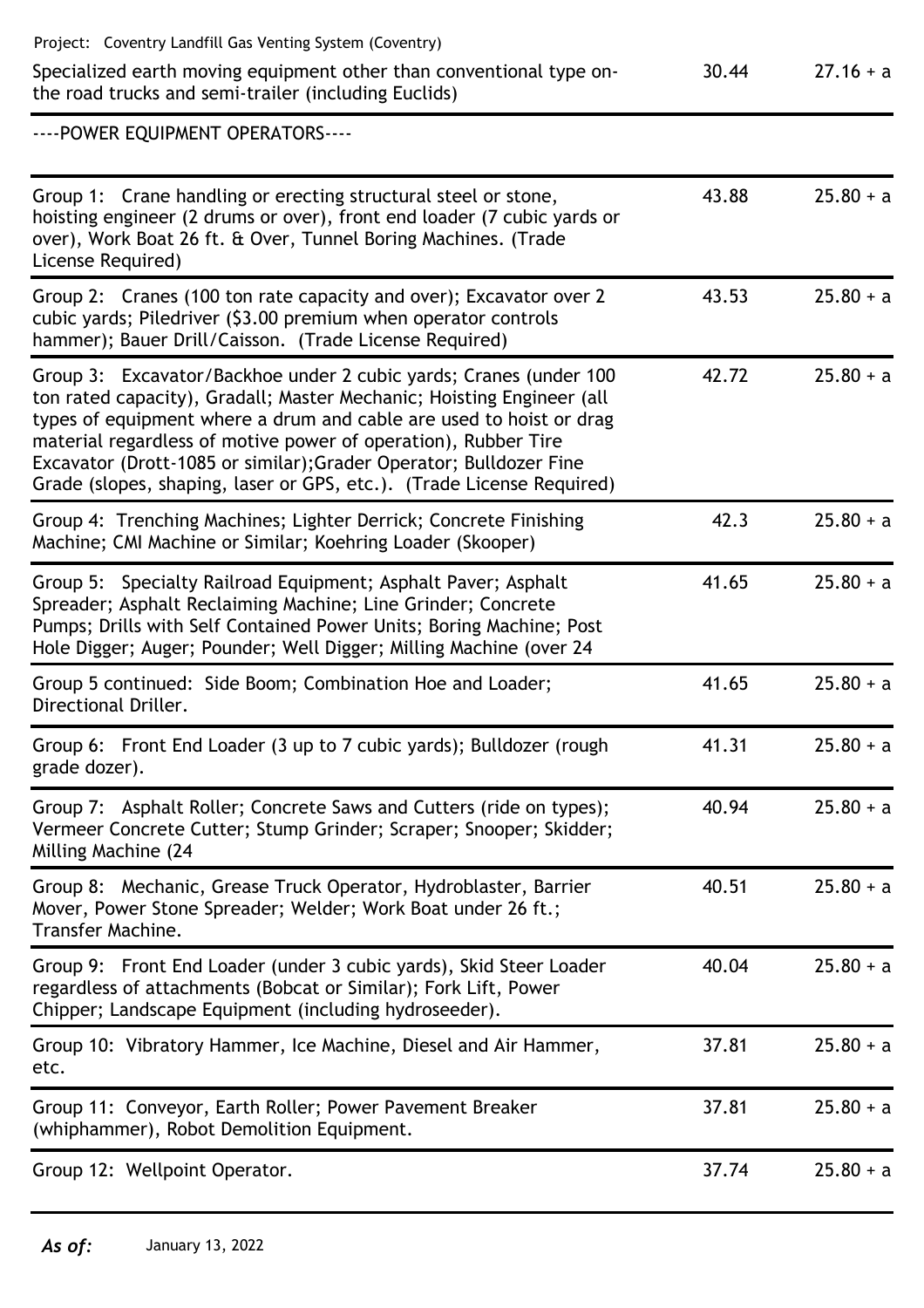| Project: Coventry Landfill Gas Venting System (Coventry)                                                         |       |                |
|------------------------------------------------------------------------------------------------------------------|-------|----------------|
| Group 13: Compressor Battery Operator.                                                                           | 37.11 | $25.80 + a$    |
| Group 14: Elevator Operator; Tow Motor Operator (Solid Tire No<br>Rough Terrain).                                | 35.87 | $25.80 + a$    |
| Group 15: Generator Operator; Compressor Operator; Pump<br>Operator; Welding Machine Operator; Heater Operator.  | 35.43 | $25.80 + a$    |
| Group 16: Maintenance Engineer/Oiler                                                                             | 34.72 | $25.80 + a$    |
| Group 17: Portable asphalt plant operator; portable crusher plant<br>operator; portable concrete plant operator. | 39.42 | $25.80 + a$    |
| Group 18: Power Safety Boat; Vacuum Truck; Zim Mixer; Sweeper;<br>(minimum for any job requiring CDL license).   | 36.77 | $25.80 + a$    |
| **NOTE: SEE BELOW                                                                                                |       |                |
| ----LINE CONSTRUCTION---- (Railroad Construction and Maintenance)---                                             |       |                |
| 20) Lineman, Cable Splicer, Technician                                                                           | 48.19 | $6.5% + 22.00$ |
| 21) Heavy Equipment Operator                                                                                     | 42.26 | $6.5% + 19.88$ |
| 22) Equipment Operator, Tractor Trailer Driver, Material Men                                                     | 40.96 | $6.5% + 19.21$ |
| 23) Driver Groundmen                                                                                             | 26.5  | $6.5% + 9.00$  |
| 23a) Truck Driver                                                                                                | 40.96 | $6.5% + 17.76$ |
| ----LINE CONSTRUCTION----                                                                                        |       |                |
| 24) Driver Groundmen                                                                                             | 30.92 | $6.5% + 9.70$  |
| 25) Groundmen                                                                                                    | 22.67 | $6.5% + 6.20$  |
| 26) Heavy Equipment Operators                                                                                    | 37.1  | $6.5% + 10.70$ |
| 27) Linemen, Cable Splicers, Dynamite Men                                                                        | 41.22 | $6.5% + 12.20$ |
|                                                                                                                  |       |                |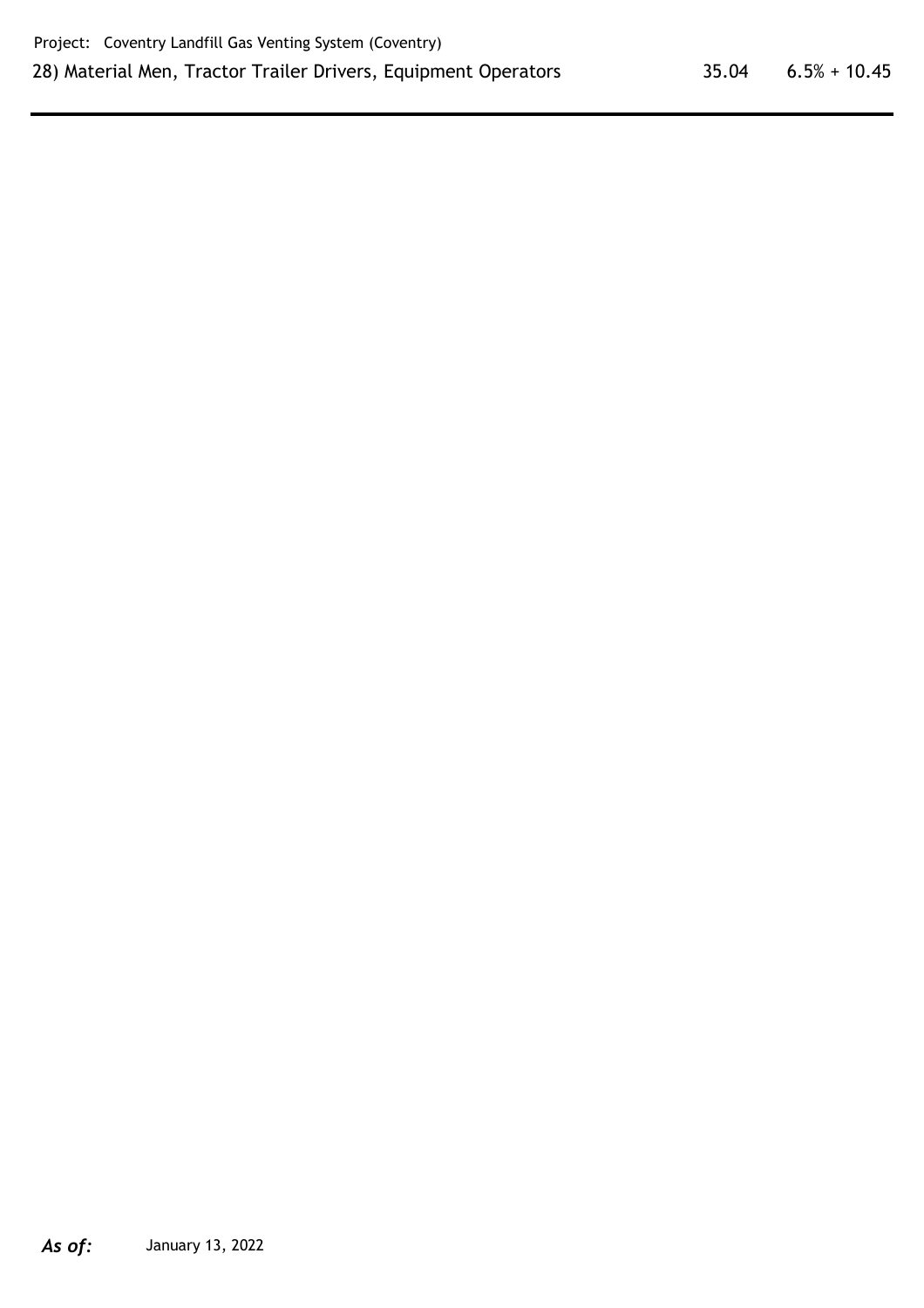Project: Coventry Landfill Gas Venting System (Coventry)

*Welders: Rate for craft to which welding is incidental.*

*\*Note: Hazardous waste removal work receives additional \$1.25 per hour for truck drivers.*

*\*\*Note: Hazardous waste premium \$3.00 per hour over classified rate*

*ALL Cranes: When crane operator is operating equipment that requires a fully licensed crane operator to operate he receives an extra \$4.00 premium in addition to the hourly wage rate and benefit contributions:*

*1) Crane handling or erecting structural steel or stone; hoisting engineer (2 drums or over)*

*2) Cranes (100 ton rate capacity and over) Bauer Drill/Caisson*

*3) Cranes (under 100 ton rated capacity)*

Crane with 150 ft. boom (including jib) - \$1.50 extra Crane with 200 ft. boom (including jib) - \$2.50 extra Crane with 250 ft. boom (including jib) - \$5.00 extra Crane with 300 ft. boom (including jib) - \$7.00 extra Crane with 400 ft. boom (including jib) - \$10.00 extra

All classifications that indicate a percentage of the fringe benefits must be calculated at the percentage rate times the "base hourly rate".

Apprentices duly registered under the Commissioner of Labor's regulations on "Work Training Standards for Apprenticeship and Training Programs" Section 31-51-d-1 to 12, are allowed to be paid the appropriate percentage of the prevailing journeymen hourly base and the full fringe benefit rate, providing the work site ratio shall not be less than one full-time journeyperson instructing and supervising the work of each apprentice in a specific trade.

~~Connecticut General Statute Section 31-55a: Annual Adjustments to wage rates by contractors doing

 *The Prevailing wage rates applicable to this project are subject to annual adjustments each July 1st for the duration of the project.*

 *Each contractor shall pay the annual adjusted prevailing wage rate that is in effect each July 1st, as posted by the Department of Labor.*

 *It is the contractor's responsibility to obtain the annual adjusted prevailing wage rate increases directly from the Department of Labor's website.*

 *The annual adjustments will be posted on the Department of Labor's Web page: www.ct.gov/dol. For those without internet access, please contact the division listed below.*

 *The Department of Labor will continue to issue the initial prevailing wage rate schedule to the Contracting Agency for the project.*

 *All subsequent annual adjustments will be posted on our Web Site for contractor access.*

 *Contracting Agencies are under no obligation pursuant to State labor law to pay any increase due to the annual adjustment provision.*

*Effective October 1, 2005 - Public Act 05-50: any person performing the work of any mechanic, laborer, or worker shall be paid prevailing wage*

All Person who perform work ON SITE must be paid prevailing wage for the appropriate mechanic, laborer, or worker classification.

All certified payrolls must list the hours worked and wages paid to All Persons who perform work ON SITE regardless of their ownership i.e.: (Owners, Corporate Officers, LLC Members, Independent Contractors, et. al)

Reporting and payment of wages is required regardless of any contractual relationship alleged to exist between the contractor and such person.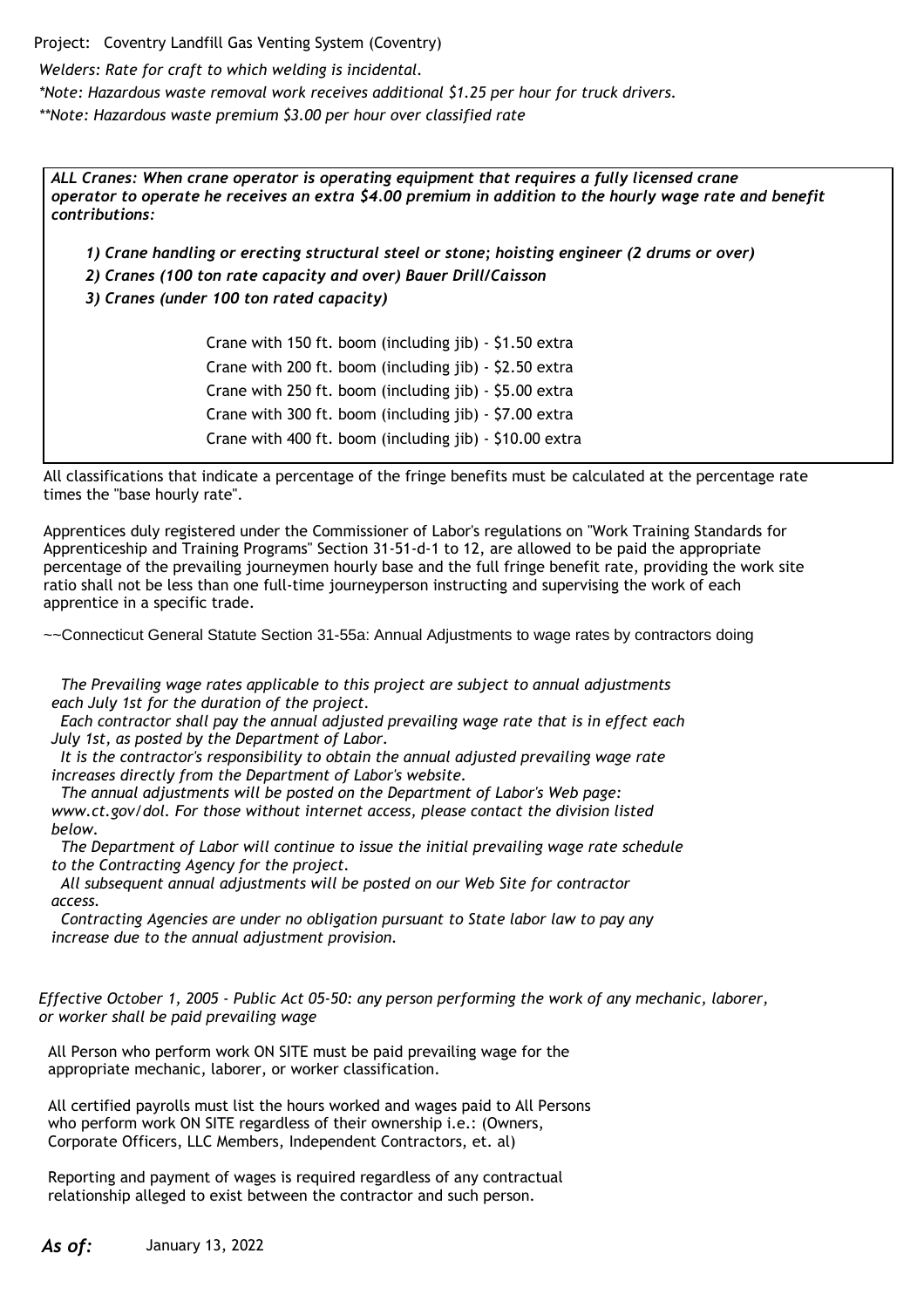Project: Coventry Landfill Gas Venting System (Coventry)

**~~Unlisted classifications needed for work not included within the scope of the classifications listed may be added after award only as provided in the labor standards contract clause (29 CFR 5.5 (a) (1) (ii)).**

Please direct any questions which you may have pertaining to classification of work and payment of prevailing wages to the Wage and Workplace Standards Division, telephone (860)263-6790.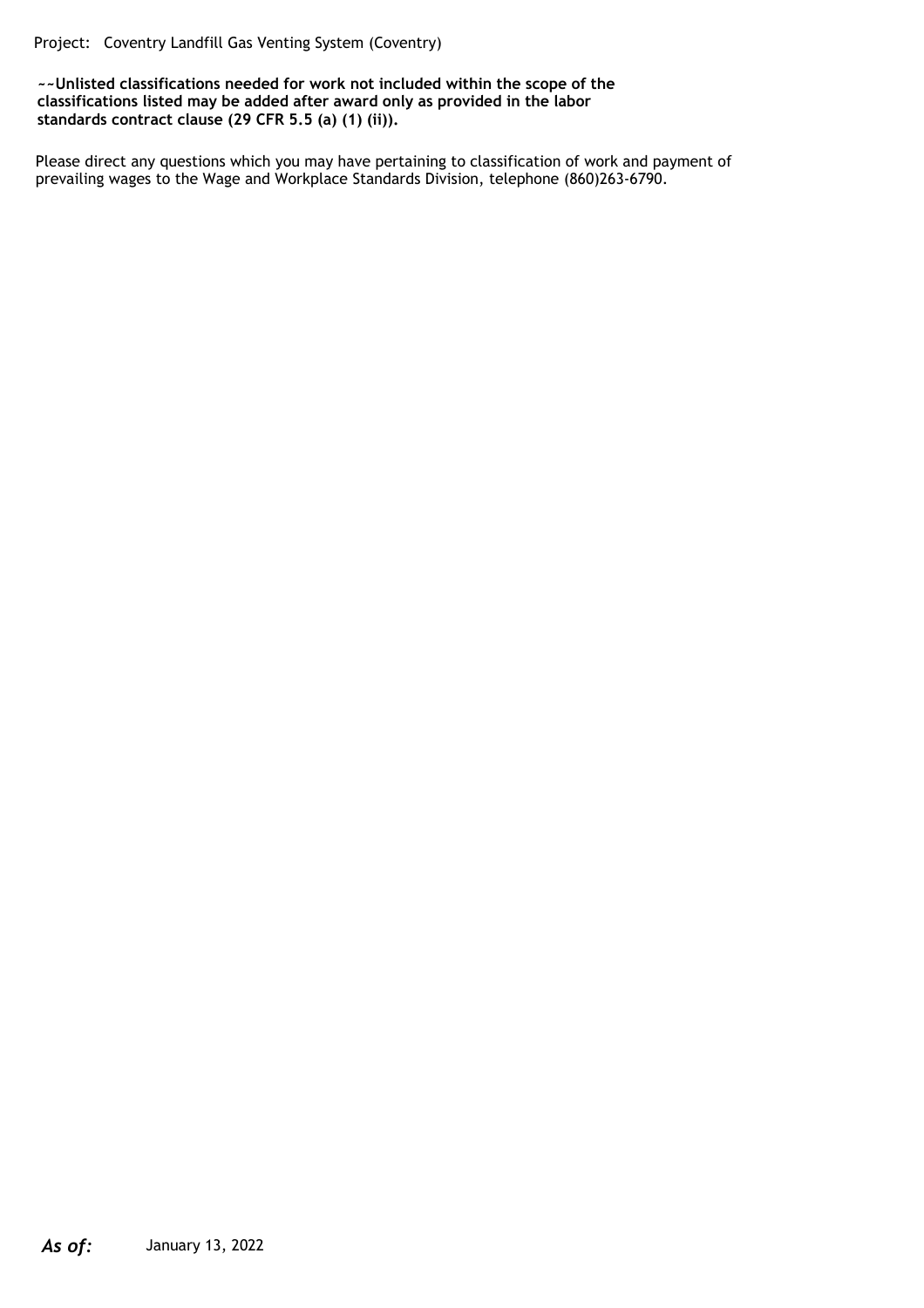#### **Important Information:**

For use with Building, Heavy/Highway, and Residential

Welders: Rate for craft to which welding is incidental.

\*Note: Hazardous waste removal work receives additional \$1.25 per hour for truck drivers.

\*\*Note: Hazardous waste premium \$3.00 per hour over classified rate.

#### **ALL Cranes: When crane operator is operating equipment that requires a fully licensed crane operator to operate he receives an extra \$4.00 premium in addition to the hourly wage rate and benefit contributions:**

- 1) Crane handling or erecting structural steel or stone; hoisting engineer (2 drums or over)
- 2) Cranes (100 ton rate capacity and over) Bauer Drill/Caisson
- 3) Cranes (under 100 ton rated capacity)

**Crane with boom including jib, 150 feet - \$1.50 extra. Crane with boom including jib, 200 feet - \$2.50 extra. Crane with boom including jib, 250 feet - \$5.00 extra. Crane with boom including jib, 300 feet - \$7.00 extra. Crane with boom including jib, 400 feet - \$10.00 extra.**

All classifications that indicate a percentage of the fringe benefits must be calculated at the percentage rate times the "base hourly rate".

 Apprentices duly registered under the Commissioner of Labor's regulations on "Work Training Standards for Apprenticeship and Training Programs" Section 31-51-d-1 to 12, are allowed to be paid the appropriate percentage of the prevailing journeymen hourly base and the full fringe benefit rate, providing the work site ratio shall not be less than one full-time journeyperson instructing and supervising the work of one apprentice in a specific trade.

# **Connecticut General Statute Section 31-55a: Annual Adjustments to wage rates by contractors doing state work**

- The Prevailing wage rates applicable to this project are subject to annual adjustments each July 1st for the duration of the project.
- Each contractor shall pay the annual adjusted prevailing wage rate that is in effect each July 1st, as posted by the Department of Labor.
- It is the contractor's responsibility to obtain the annual adjusted prevailing wage rate increases directly from the Department of Labor's website.
- The annual adjustments will be posted on the Department of Labor's Web page: [www.ctdol.state.ct.us.](http://www.ctdol.state.ct.us/)
- The Department of Labor will continue to issue the initial prevailing wage rate schedule to the Contracting Agency for the project.
- All subsequent annual adjustments will be posted on our Web Site for contractor access.